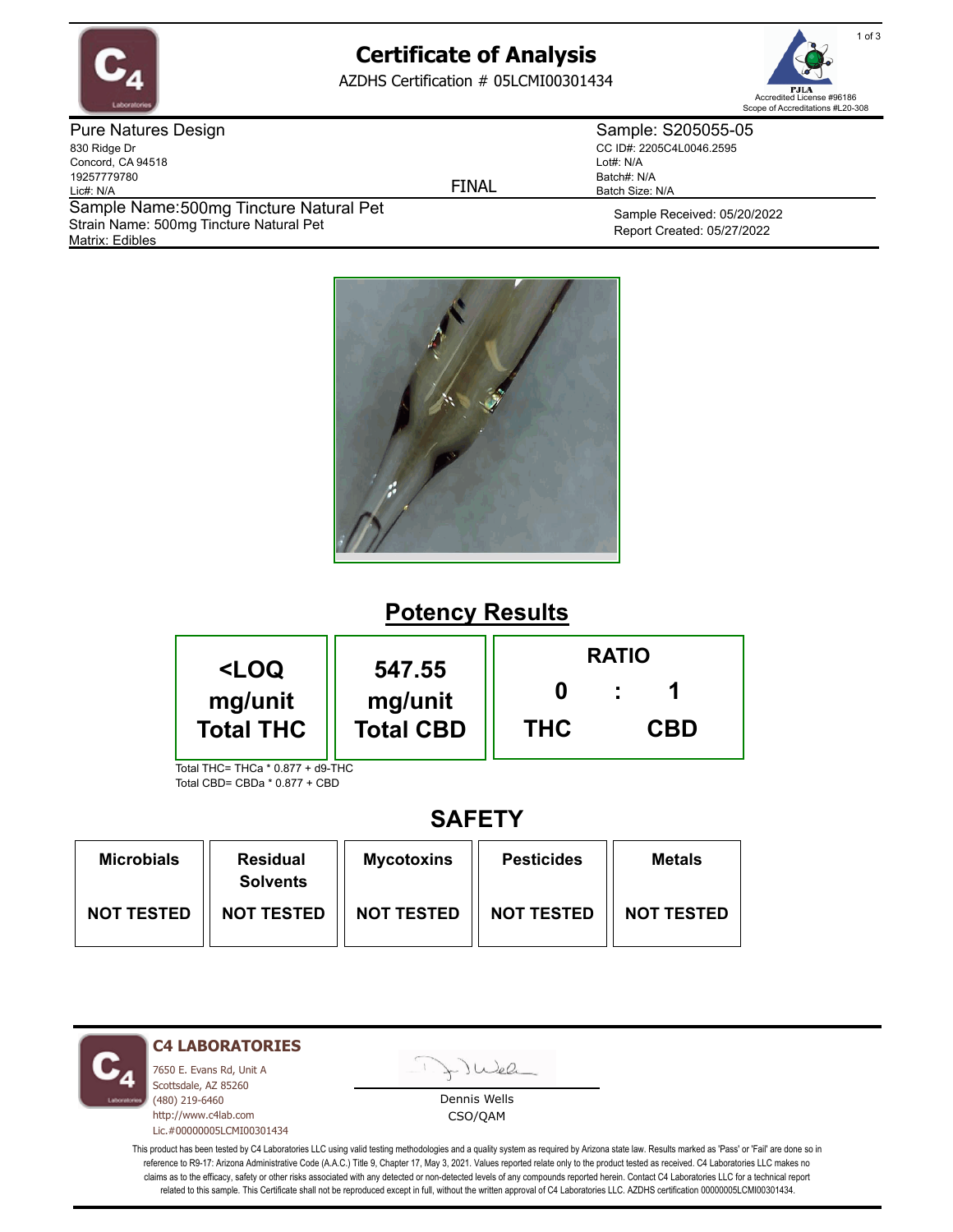

# **Certificate of Analysis**

AZDHS Certification # 05LCMI00301434



Pure Natures Design 830 Ridge Dr Concord, CA 94518 19257779780 Lic#: N/A Matrix: Edibles Sample Name: 500mg Tincture Natural Pet Strain Name: 500mg Tincture Natural Pet

FINAL

CC ID#: 2205C4L0046.2595 Lot#: N/A Batch#: N/A

Batch Size: N/A

Sample: S205055-05

Sample Received: 05/20/2022 Report Created: 05/27/2022

### **Cannabinoids by HPLC - Commercial**

Date Analyzed: 05/24/2022 Analyst Initials: KWT

| Analyte                   | LOQ           | <b>Mass</b> | <b>Mass</b> | <b>Mass</b> | Q              |
|---------------------------|---------------|-------------|-------------|-------------|----------------|
|                           | $\frac{0}{0}$ | $\%$        | mg/g        | mg/unit     |                |
| <b>THCA</b>               | 0.0389        | $<$ LOQ     | $<$ LOQ     | $<$ LOQ     | Q3             |
| $d9-THC$                  | 0.0389        | $<$ LOQ     | $<$ LOQ     | $<$ LOQ     | Q <sub>3</sub> |
| d8-THC                    | 0.0389        | $<$ LOQ     | $<$ LOQ     | $<$ LOQ     | Q <sub>3</sub> |
| CBDA                      | 0.0389        | $<$ LOO     | $<$ LOQ     | $<$ LOQ     | Q <sub>3</sub> |
| <b>CBD</b>                | 0.0389        | 1.89        | 18.90       | 547.55      | Q <sub>3</sub> |
| <b>CBG</b>                | 0.0389        | $<$ LOQ     | $<$ LOQ     | $<$ LOQ     | Q <sub>3</sub> |
| <b>CBN</b>                | 0.0389        | $<$ LOQ     | $<$ LOQ     | $<$ LOQ     | Q <sub>3</sub> |
| <b>CBC</b>                | 0.0389        | $<$ LOQ     | $<$ LOQ     | $<$ LOQ     | Q <sub>3</sub> |
| Total Cannabinoids 0.0389 |               | 1.89        | 18.90       | 547.55      | Q <sub>3</sub> |
| <b>Total THC</b>          | 0.0389        | $<$ LOQ     | $<$ LOQ     | $<$ LOQ     | Q <sub>3</sub> |
| <b>Total CBD</b>          | 0.0389        | 1.89        | 18.90       | 547.55      | Q3             |

Total THC= THCa \* 0.877 + d9-THC. Total CBD= CBDa \* 0.877 + CBD. LOQ = Limit of Quantitation; NR = Not Reported; ND = Not Detected.

Unless otherwise stated all quality control samples performed within

specifications established by the Laboratory.

Cannabinoids method: HPLC-DAD.

1 unit= 28.971g

Unit Description: 30mL bottle



### **C4 LABORATORIES**

7650 E. Evans Rd, Unit A Scottsdale, AZ 85260 (480) 219-6460 http://www.c4lab.com Lic.#00000005LCMI00301434

- JWel

Dennis Wells CSO/QAM

This product has been tested by C4 Laboratories LLC using valid testing methodologies and a quality system as required by Arizona state law. Results marked as 'Pass' or 'Fail' are done so in reference to R9-17: Arizona Administrative Code (A.A.C.) Title 9, Chapter 17, May 3, 2021. Values reported relate only to the product tested as received. C4 Laboratories LLC makes no claims as to the efficacy, safety or other risks associated with any detected or non-detected levels of any compounds reported herein. Contact C4 Laboratories LLC for a technical report related to this sample. This Certificate shall not be reproduced except in full, without the written approval of C4 Laboratories LLC. AZDHS certification 00000005LCMI00301434.

2 of 3